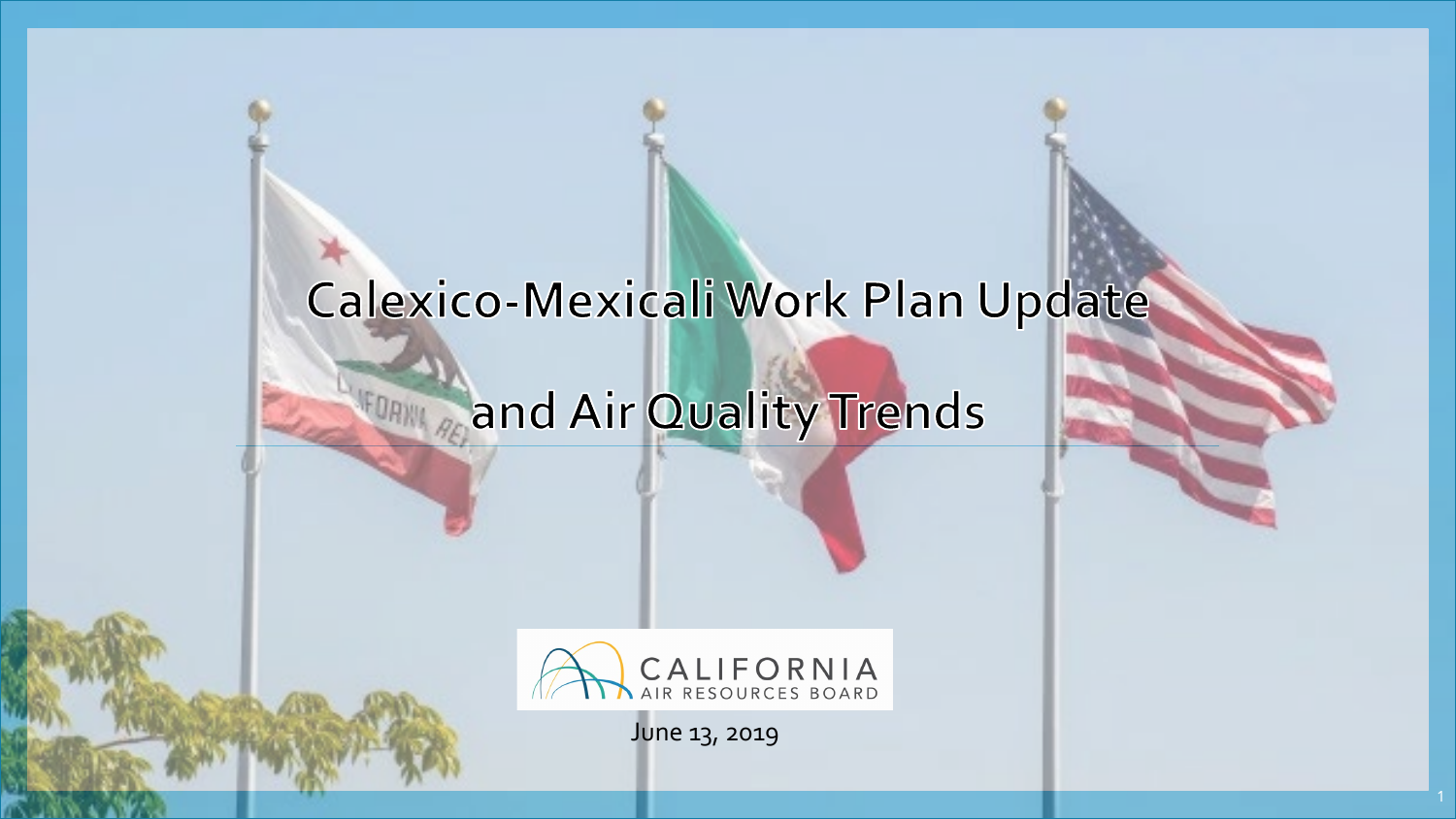## **Draft Work Plan Actions Update**

- Emission inventory improvements for major stationary sources, agricultural burning, brick kilns, POE emissions, and windblown dust from agriculture for Baja California (Final report end of September 2019)
- ICAPCD staff training on portable wind tunnel
- ICAPCD agricultural burn policy amendments
- Discussions on smog check program stringency
- Evaluation of ICAPCD enforcement program
- PA Sensor installation

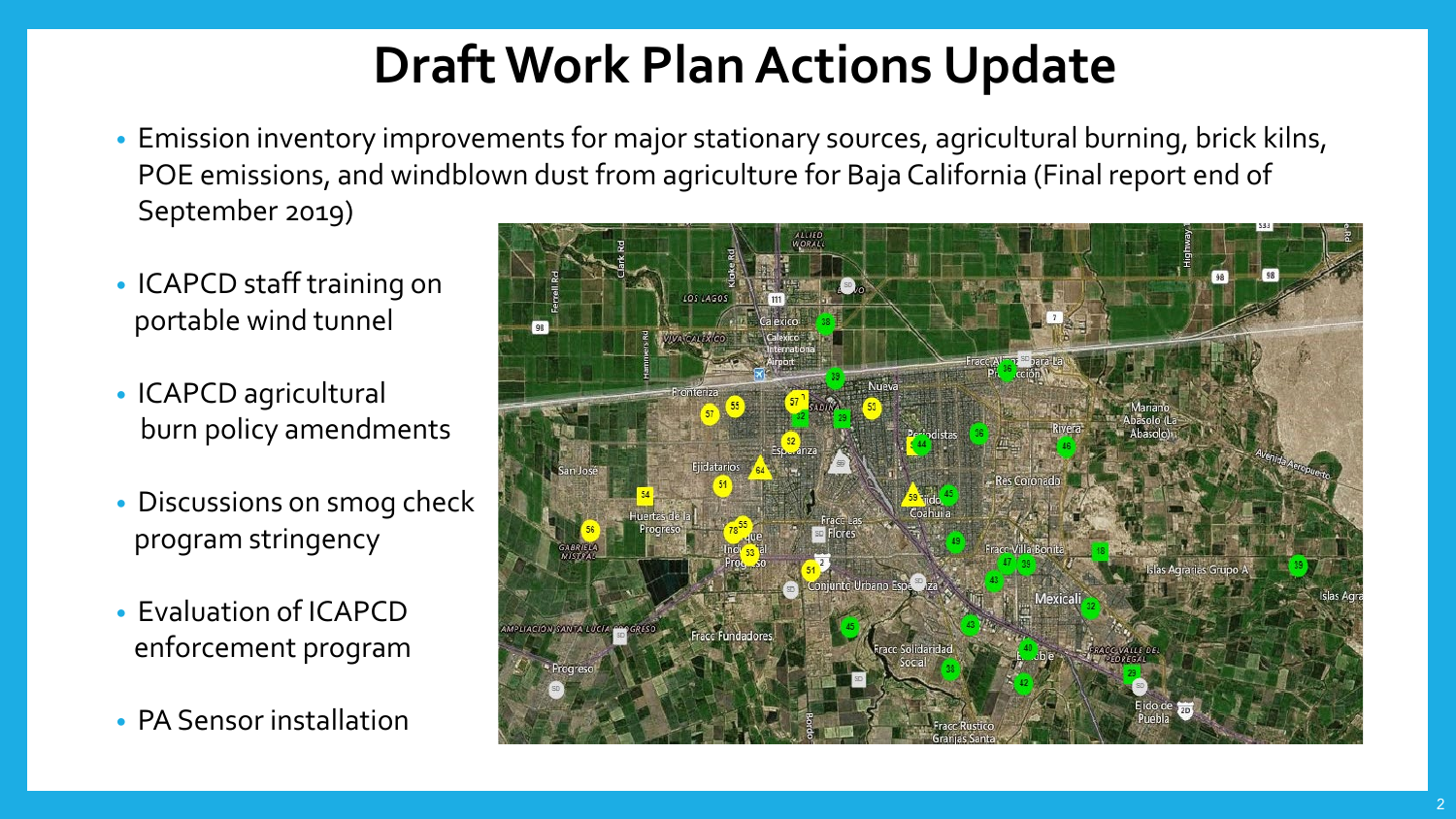## **Border Region Funding Proposals Submitted**

- Annual media campaign and surveys
- Continuation of air quality alerts and forecasts. Additional sites in Mexicali will be added.
- Evaluate windblown dust emissions in western Imperial County
- Improvements to on-road emission estimates in Baja California
- Automated License Plate Reader (ALPR) and Portable Emissions AcQuisition System (PEAQS) at Calexico and San Diego Ports of Entry
- Providing monitoring equipment and parts for SPA BC
- Funding of a interactive educational game for use in Mexicali schools
- Exposure health study for sources in Imperial
- Identifying emissions hot spots in the Imperial-Mexicali border area

3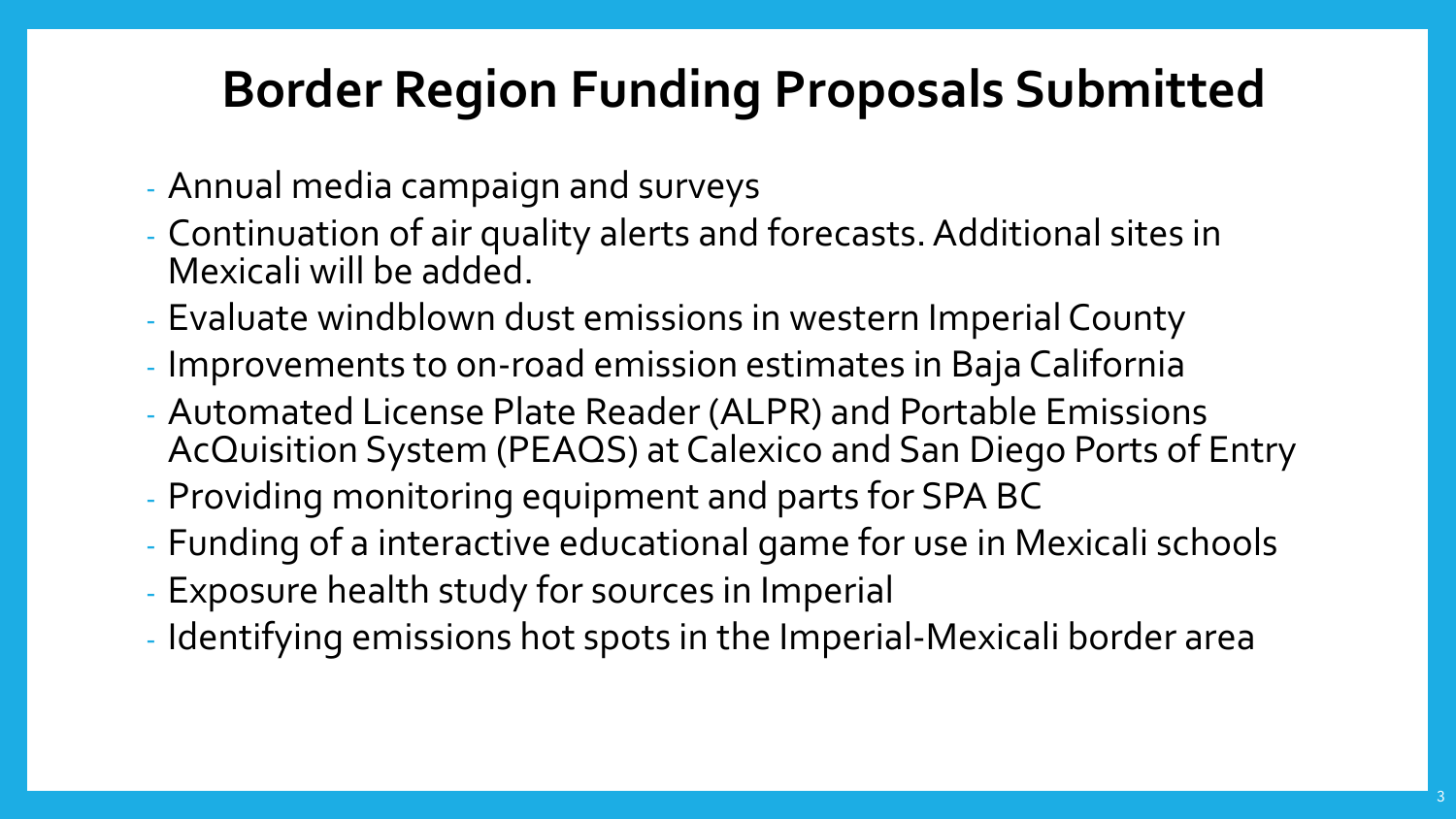# **Actions Requiring Additional Focus**

#### **Imperial**

- Continue discussions with BLM/DPR on off-highway vehicle (OHV) dust reduction strategies
- County ordinance on OHV trespassing to facilitate enforcement
- ALPR and PEAQS at the POE's
- Smog check stringency

#### **Mexicali**

- Bringing education of air quality into schools
- Agricultural burn rule
- Metric to track progress of environmental ordinance
- Unpaved road inventory, stabilization techniques, identifying funding, prioritization of paving
- Regulation on livestock farming to control PM and NH3 emissions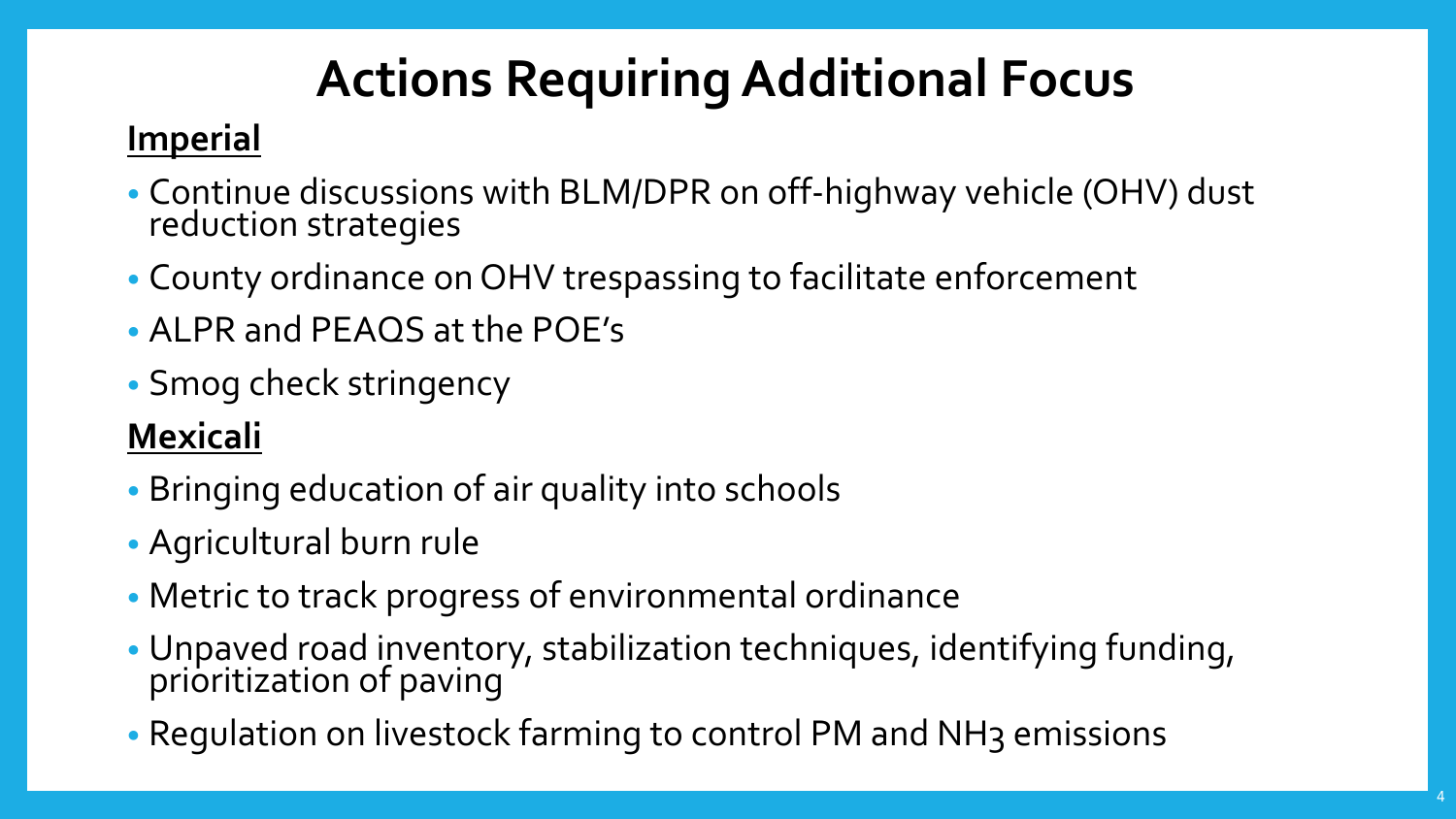### **Calexico and Mexicali PM Air Quality Trends (April-May 2017-2019)**

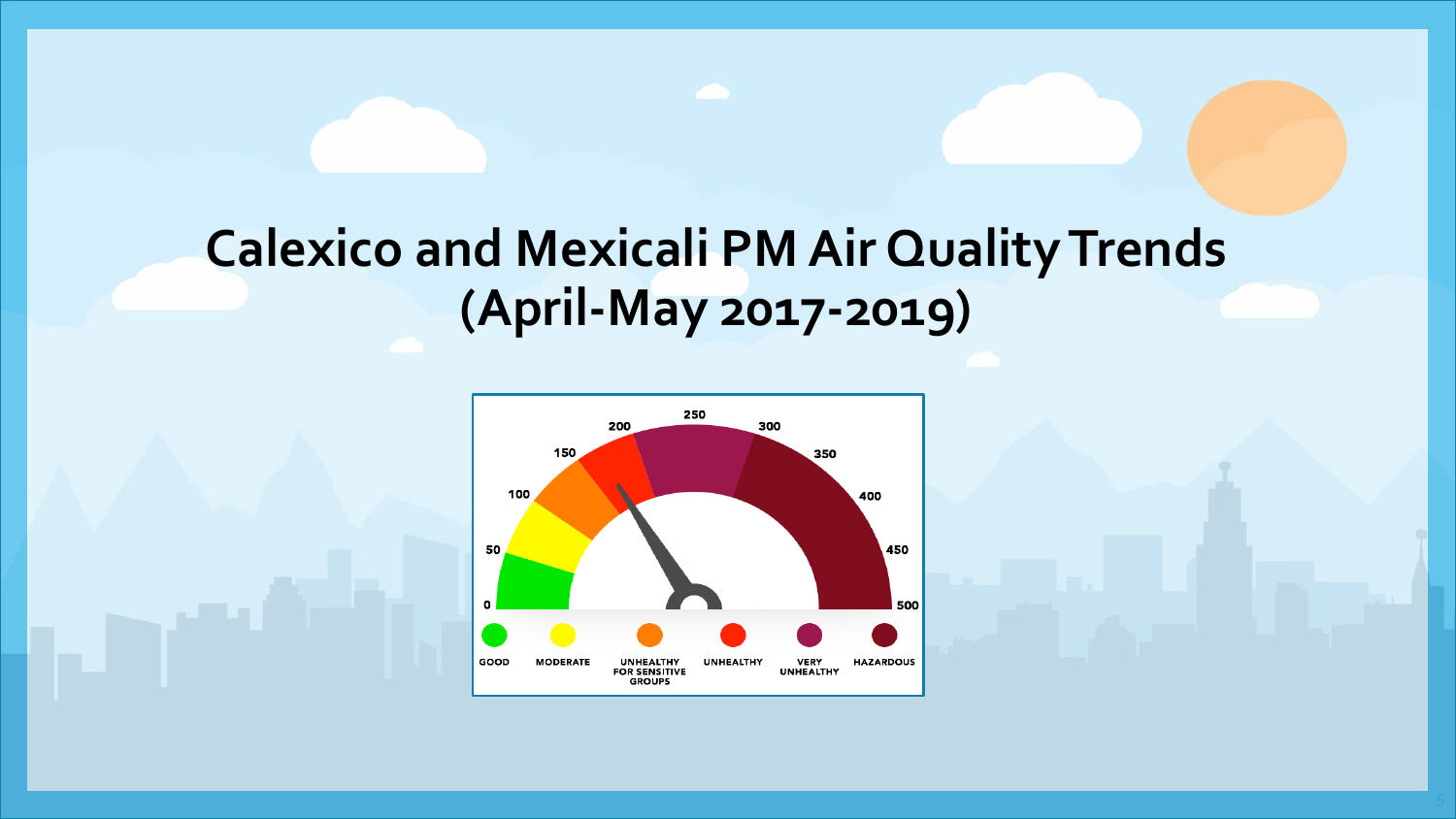### **Imperial Air Quality Trends**

#### **April May**





In April 2019, AQI levels in the Imperial Valley were:

**Good** on 10 days **Moderate** on 19 days **Unhealthy for Sensitive Groups** on 1 day.







In May 2019, AQI levels in the Imperial Valley were:

**Good** on 8 days **Moderate** on 19 days **Unhealthy for Sensitive Groups** on 3 days **Unhealthy** on 1 day